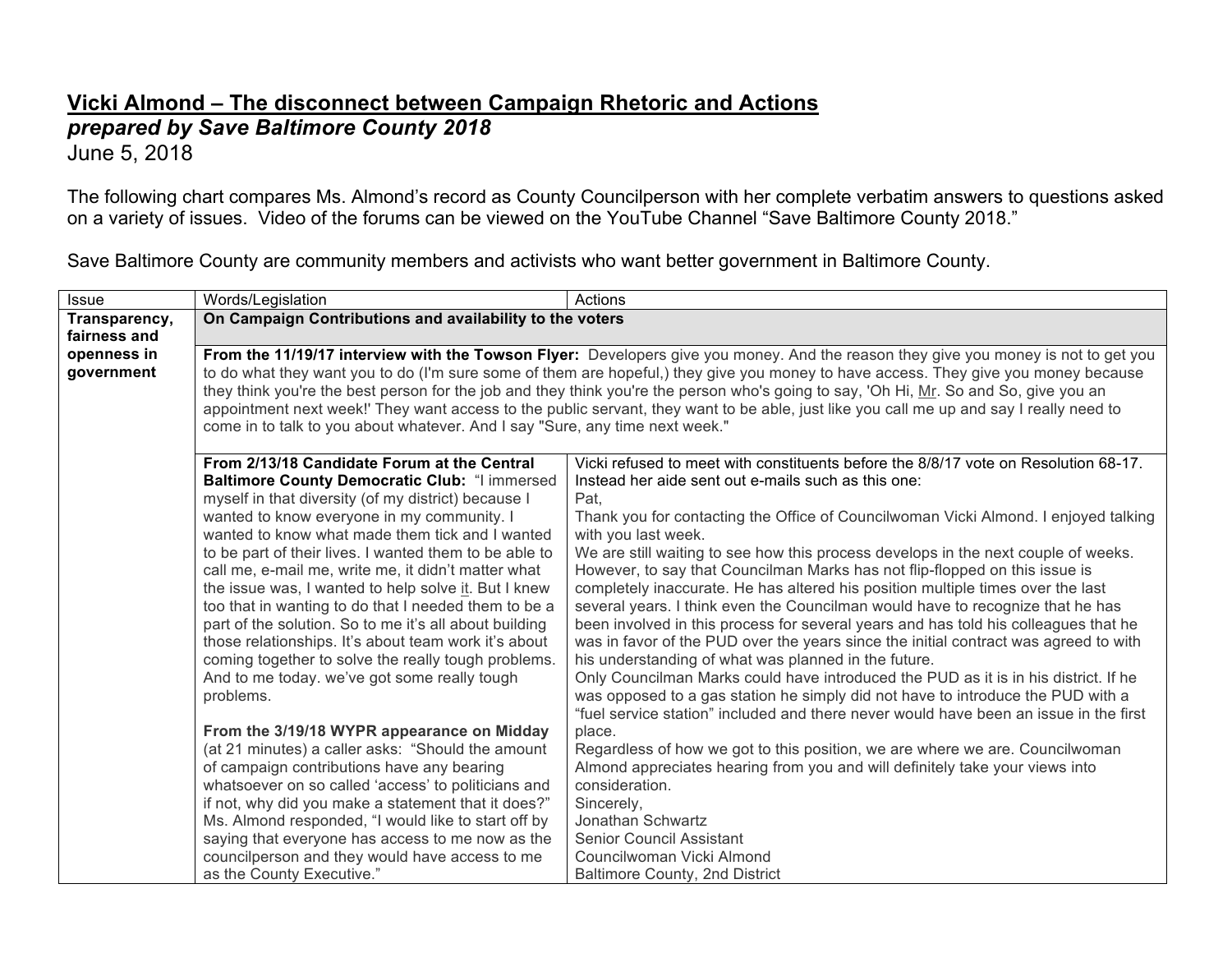| From the 4/14/18 debate at Morning Star Baptist<br>Church: "No one on the county council is involved<br>in pay-to-play. In 2012 I made a zoning decision in<br>Owings Mils. And the zoning decision I made was<br>to bring Foundry Row to Owings Mills, which was<br>the development of an old solo cup factory. And<br>during that time I was approached by people who<br>have supported me along the way and asked me<br>and told me not to do that development. That they<br>didn't want it. And I persevered because I knew it<br>was the right thing, All my community associations<br>bought in to foundry row. They wanted it. And I said<br>it could come. Pay to play is not in Baltimore<br>County. Everyone at this table take donations from<br>all kinds of people. It is not pay to play. People<br>invest in candidates because they want their<br>candidate of choice to win. And we are not a pay-<br>to-play system. There's nothing there that needs to<br>be fixed." | While the most community groups supported the development of Foundry row, there<br>were citizen opponents who formed "Say No to Solo Coalition". Developers of the<br>Metro Center opposed Foundry Row as competition for their retail. Kimco was<br>concerned about the impact on the Owings Mill Mall, which they were planning to<br>redevelop due to it's decline. The opposing developer started a petition drive to put<br>the matter to the voters in a referendum, but the county elections board rejected that<br>appeal. This was really a fight between developers, and Vicki sided with Greenburg<br>Gibbons in that fight. http://articles.baltimoresun.com/2013-04-18/news/bs-md-co-<br>solo-farewell-20130418 1 foundry-row-solo-cup-owings-mills-mall                                                                                                                                                                                                      |
|------------------------------------------------------------------------------------------------------------------------------------------------------------------------------------------------------------------------------------------------------------------------------------------------------------------------------------------------------------------------------------------------------------------------------------------------------------------------------------------------------------------------------------------------------------------------------------------------------------------------------------------------------------------------------------------------------------------------------------------------------------------------------------------------------------------------------------------------------------------------------------------------------------------------------------------------------------------------------------------|----------------------------------------------------------------------------------------------------------------------------------------------------------------------------------------------------------------------------------------------------------------------------------------------------------------------------------------------------------------------------------------------------------------------------------------------------------------------------------------------------------------------------------------------------------------------------------------------------------------------------------------------------------------------------------------------------------------------------------------------------------------------------------------------------------------------------------------------------------------------------------------------------------------------------------------------------------------------------|
| On Blindsiding the Community                                                                                                                                                                                                                                                                                                                                                                                                                                                                                                                                                                                                                                                                                                                                                                                                                                                                                                                                                             |                                                                                                                                                                                                                                                                                                                                                                                                                                                                                                                                                                                                                                                                                                                                                                                                                                                                                                                                                                            |
| From 11/19/17 interview with the Towson Flyer:<br>"I think its surprises that people in communities<br>definitely do not like. They want certainty, they<br>want to know what's going on."                                                                                                                                                                                                                                                                                                                                                                                                                                                                                                                                                                                                                                                                                                                                                                                               | 1. Vicki voted in favor of \$43 million forward financing and grant package after only 2<br>weeks notice from the County Executive. The community complained about the<br>short notice and lack of ability to review the deal to no avail.<br>From her 3/19/18 interview on WYPR's Midday "I didn't want to se a hole, a black<br>hole, sit there for the next five or ten years. I think it's important to get it done and<br>move forward. I think we're doing it in the best possible way and the most effective<br>and efficient way as we can as a council." She goes on the say, "We do believe<br>after seeing the plans that the new developer brought in, that this is going to be a<br>great piece of Towson. We've been doing Towson piecemeal for quite a bit of time.<br>We just need to get it done."                                                                                                                                                        |
|                                                                                                                                                                                                                                                                                                                                                                                                                                                                                                                                                                                                                                                                                                                                                                                                                                                                                                                                                                                          | 2. Vicki voted to table David Marks' Resolution 68-17 modifying the Towson Station<br>PUD to remove gas. This completely blindsided the community who had been<br>calling her office asking what her vote would be on the Resolution. In an interview<br>with the Towson Flyer 11/19/17 Ms. Almond says, "And one of the things we were<br>told was that there was a compromise and a negotiation in the works. We were told<br>that as Council people, that give us a shot here, we are talking to the community; we<br>are going to fix this. And I have to tell you that any time I think there's a chance for<br>compromise or negotiation, I want to let it happen." If she thought the community<br>was involved in these talks, didn't she wonder why they were still clamoring to talk to<br>her? We were repeatedly told she hadn't made up her mind and "something might<br>happen." It seems clear that Vicki had inside information about back room talks with |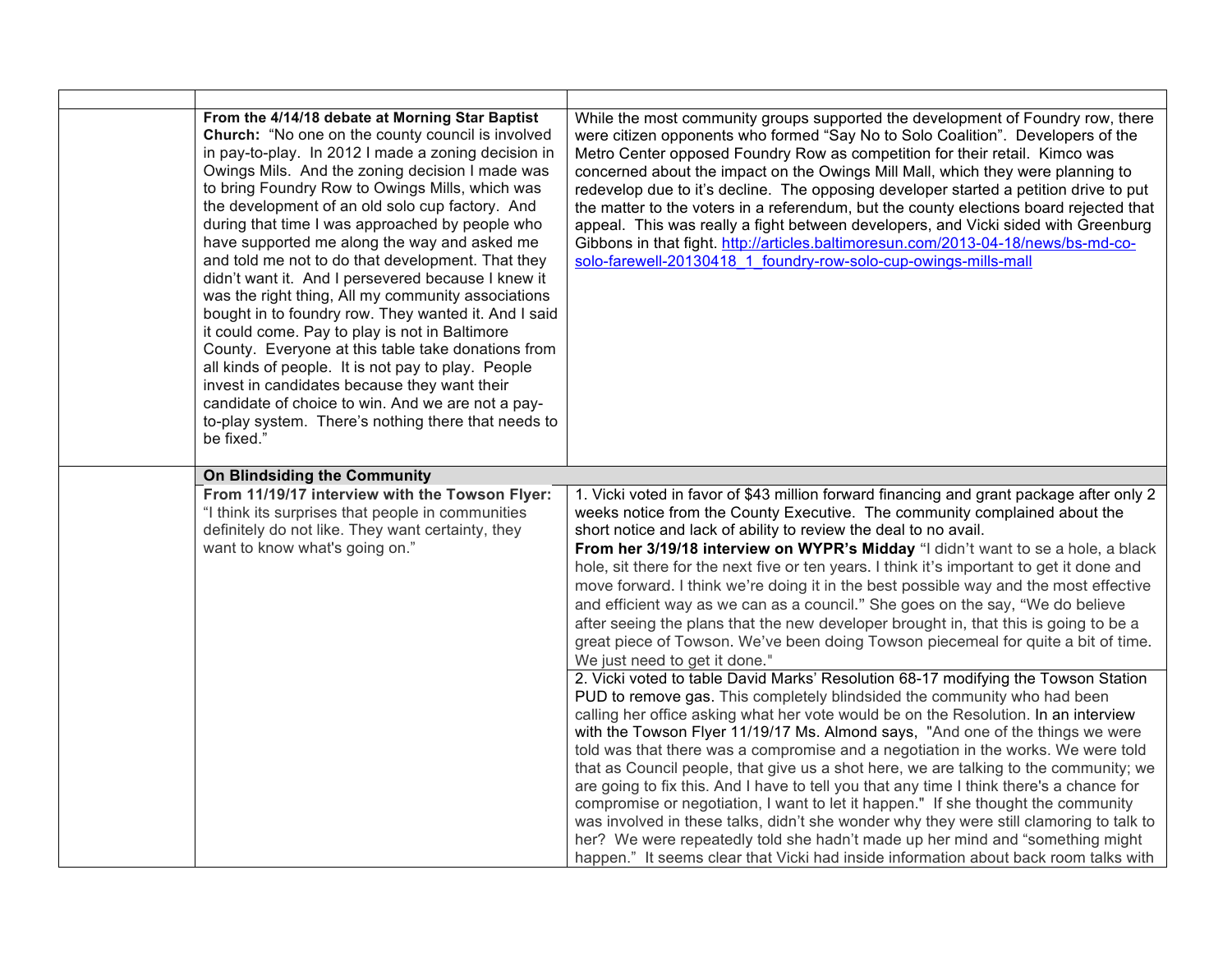|                                                                              | the developer that she did not share with the community.                                                                              |
|------------------------------------------------------------------------------|---------------------------------------------------------------------------------------------------------------------------------------|
|                                                                              | 3. Vicki co-signed a letter with other County Council members to the County                                                           |
|                                                                              | Executive withdrawing support for a new DHS after publicly congratulating DHS on                                                      |
|                                                                              | Facebook when KK announced DHS would get a new school rather than a                                                                   |
|                                                                              | renovation.                                                                                                                           |
|                                                                              | 4. From the Save Historic Woodbrook Cottage Facebook Page: Councilwoman                                                               |
|                                                                              | Almond introduced a bill a few weeks ago adding the cottage to the Final Landmarks                                                    |
|                                                                              | list and at 9am Thursday morning, before the 10am council vote- She introduced an                                                     |
|                                                                              |                                                                                                                                       |
|                                                                              | amendment which removed the Woodbrook Cottage from the Landmarks list.                                                                |
|                                                                              |                                                                                                                                       |
| On Transparency and Ethics in Government                                     |                                                                                                                                       |
|                                                                              | From Vicki's website: Vicki has worked to restore people's trust in county government. Through several pieces of legislation, she     |
|                                                                              | banned campaign contributions during the CZMP process, mandated ethics training, fought to live stream Council work sessions, and     |
|                                                                              | championed pension reform. Vicki has and will continue to implement good policy designed to hold government officials accountable for |
| their actions, while setting a high standard of conduct in Baltimore County. |                                                                                                                                       |
|                                                                              |                                                                                                                                       |
| Bill No. 35-17 Public Ethics - Ethics Training                               | A weak bill that didn't include ethics training for the county executive and includes no                                              |
| From the 7/3/17 County Council Meeting: "This                                | penalty for County employees that don't attend training. When challenged on the                                                       |
| bill implements ethics training for key decision                             | lack of effectiveness of the bill, Vicki responded, "the problem isn't with unethical                                                 |
|                                                                              |                                                                                                                                       |
| makers in County government in County                                        | behavior, it's the appearance of unethical behavior."                                                                                 |
| government. With more and more County officials                              |                                                                                                                                       |
| crossing the lines of acceptable behavior, this is a                         |                                                                                                                                       |
| necessary step to ensure Baltimore County                                    |                                                                                                                                       |
| Government is operating in a respectable manner."                            |                                                                                                                                       |
| From the 2/12/2018 Candidates Forum at the                                   |                                                                                                                                       |
| Cnetral Democratic Club: "The transparency in                                |                                                                                                                                       |
| Baltimore County is not good."                                               |                                                                                                                                       |
|                                                                              |                                                                                                                                       |
| Bill No. 39-17 County Council for the purpose of                             | Voted against with no comment at the County Council meeting.                                                                          |
| requiring work session meetings to be held in the                            |                                                                                                                                       |
|                                                                              |                                                                                                                                       |
| evening sponsored by Wade Kach                                               |                                                                                                                                       |
| Bill No. 40-17 County Budget for the purpose of                              | Voted against this bill with no comment on 7/3/17. Every other Council Member                                                         |
| requiring the County Executive to hold at least 2                            | gave testimony for or against this bill. Councilman Kach introduced the exact same                                                    |
| public meetings prior to the submission to the                               | bill in March of 2018 and Vicki voted for the bill. On March 19, 2018 Vicki posted on                                                 |
| County Council of the annual proposed budget                                 | her Facebook page: "This evening I was proud to support legislation requiring future                                                  |
| sponsored by Wade Kach                                                       | County Executives to hold two public budget hearings, prior to introducing the                                                        |
|                                                                              | budget to the Council. This is another step towards                                                                                   |
|                                                                              | ensuring #BaltimoreCounty government is open and accessible."                                                                         |
| Bill 47-17 Revises pension policy that allows                                | An editorial in the Baltimore Sun by David Plymyer dings Vicki for "closing the barn                                                  |
| "double-dipping" by County employees. Of the                                 | door long after the horses have gone. Ms. Almond's bill accomplishes nothing of                                                       |
| controversy amongst freshman County Council                                  | value because she waited far too long to act. Specifically, she waited until after the                                                |
|                                                                              |                                                                                                                                       |
| members in 2010 over the original legislation she                            | primary beneficiaries of the controversial 2010 bill that created the pension windfall,                                               |
| said, "As a group, we talked about it and didn't                             | including County Executive Kevin Kamenetz, had legally vested in the benefits                                                         |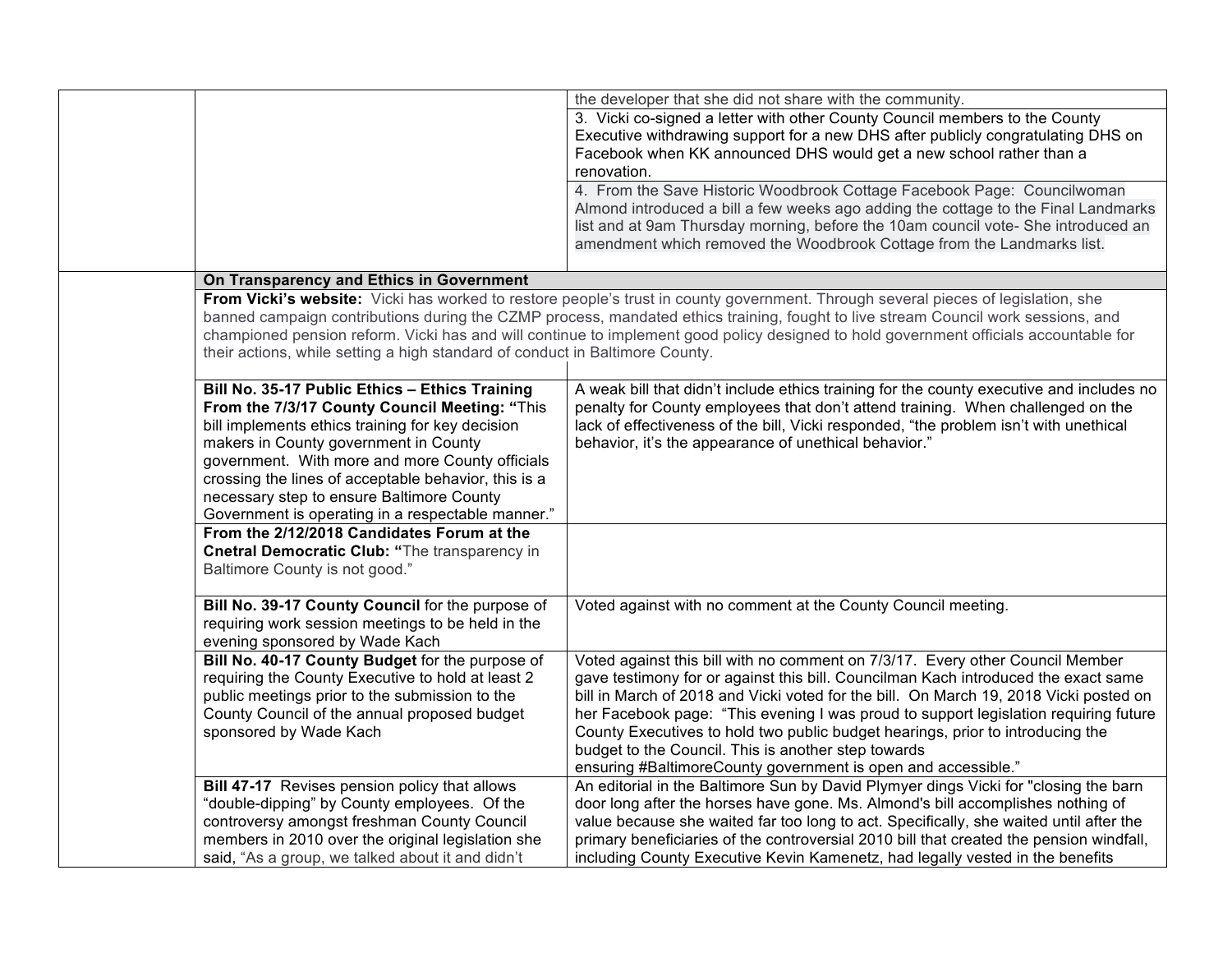|                  | quite understand the extent of it," said Almond.<br>Almond, who is considering a run for county<br>executive, said sponsoring a bill to change the<br>pensions fits with her goals to promote<br>transparency and fairness in government.<br>http://www.baltimoresun.com/news/maryland/baltim<br>ore-county/bs-md-co-pension-bill-20170801-<br>story.html<br>When Councilman Kach raised concerns over 4<br>members appointed to the Charter Review<br>Commission in 2017, Vicki defends her | created by the bill. By waiting so long, Ms. Almond assured that the windfall could<br>not be taken away from Mr. Kamenetz and the other high-ranking county officials.<br>Are we to believe that was not her intent?"<br>http://www.baltimoresun.com/news/opinion/readersrespond/bs-ed-rr-pension-<br>20170907-story.html<br>Vicki Almond's Charter Commission Appointee was John Gontrum, an attorney with<br>Whiteford, Taylor and Preston on retainer for developers with issues before the<br>Council. Mr. Gontrum consistently fought to keep the status quo in the Charter                                                                                                                                                                                                                                                                                                                                                                                                                                                                                                                                                                                                                                                                                                                                                                                                                                                                                                                                                                                                                                                                                                                                                                                                                                                                                                                                                                                                                                                                                                                                                                                                                   |
|------------------|----------------------------------------------------------------------------------------------------------------------------------------------------------------------------------------------------------------------------------------------------------------------------------------------------------------------------------------------------------------------------------------------------------------------------------------------------------------------------------------------|-----------------------------------------------------------------------------------------------------------------------------------------------------------------------------------------------------------------------------------------------------------------------------------------------------------------------------------------------------------------------------------------------------------------------------------------------------------------------------------------------------------------------------------------------------------------------------------------------------------------------------------------------------------------------------------------------------------------------------------------------------------------------------------------------------------------------------------------------------------------------------------------------------------------------------------------------------------------------------------------------------------------------------------------------------------------------------------------------------------------------------------------------------------------------------------------------------------------------------------------------------------------------------------------------------------------------------------------------------------------------------------------------------------------------------------------------------------------------------------------------------------------------------------------------------------------------------------------------------------------------------------------------------------------------------------------------------------------------------------------------------------------------------------------------------------------------------------------------------------------------------------------------------------------------------------------------------------------------------------------------------------------------------------------------------------------------------------------------------------------------------------------------------------------------------------------------------|
|                  | appointment saying he is an "ethical person".                                                                                                                                                                                                                                                                                                                                                                                                                                                | indicating that the County is running smoothly and needs no changes.                                                                                                                                                                                                                                                                                                                                                                                                                                                                                                                                                                                                                                                                                                                                                                                                                                                                                                                                                                                                                                                                                                                                                                                                                                                                                                                                                                                                                                                                                                                                                                                                                                                                                                                                                                                                                                                                                                                                                                                                                                                                                                                                |
| <b>Community</b> | On Land Use Decisions that go against the wishes of the communities they adjoin                                                                                                                                                                                                                                                                                                                                                                                                              |                                                                                                                                                                                                                                                                                                                                                                                                                                                                                                                                                                                                                                                                                                                                                                                                                                                                                                                                                                                                                                                                                                                                                                                                                                                                                                                                                                                                                                                                                                                                                                                                                                                                                                                                                                                                                                                                                                                                                                                                                                                                                                                                                                                                     |
|                  | From 2/13/18 Candidate Forum at the Central<br><b>Baltimore County Democratic Club:</b><br>"Communities are the backbone of Baltimore<br>County. They always have been and I think they<br>always will be. And we were all about making our<br>communities stronger."                                                                                                                                                                                                                        | Land Use votes and actions against communities:<br>1. 27 Hooks Lane upzoning - In 2012 VA changed the zoning on the "house" at<br>27 Hooks Lane (near the Greene Tree Road intersection - the stone and<br>wood house close to Vito's restaurant) from "office- residential" use to<br>"business retail" use. The nearby intersection is heavily congested and<br>increased retail use will cause accidents and other major inconvenience and<br>costs to the county/citizens. Her zoning change was against the expressed<br>wishes of the communities.<br>2.<br>2016: Commerce Center upzoning (where Ruths' Chris is located) at the<br>very intersection of Hooks Lane and Greene Tree Road. Here VA changed<br>part of the zone to the highest allowed retail to allow Commerce Centre to<br>build two (2) 20,000 square - foot floors (totaling 40,000 square feet) of<br>office space atop its parking deck. Commerce Centre has only one entrance<br>and no exit onto Reisterstown Road (its address is 1777 Reisterstown Rd)<br>and both an exit and entrance onto Hooks at Greene Tree. This was against<br>the wishes of the communities.<br>In 2016, VA gave the "house" (that had the elephant statue on its parking<br>3.<br>lot) at 1830 Reisterstown Rd (across from Trader Joe's) zoning to allow for a<br>palm reader business.<br>4. 2016: Reversed her 2012 downzoning position on Chestnut Ridge County<br>Club from 9 building lots to 40 building lots interrupting an appeals process<br>that was not complete.<br>https://www.bayjournal.com/article/baltimores most elegant new communi<br>ty not fit for a fish<br>5. There is a set of Baltimore County "Guidelines" for improving the<br>Reisterstown Road Commercial Corridor from the City Line to the Beltway.<br>They are titled as the Pikesville Commercial Revitalization Guidelines. They<br>have not been carried out. This corridor is supposed to have a "Village feel<br>and look." County officials avoid these guidelines when they want to help<br>particular constituents. In complete disregard for the spirit of those<br>guidelines, Ms. Almond gave a used car dealer zoning for a used car lot at |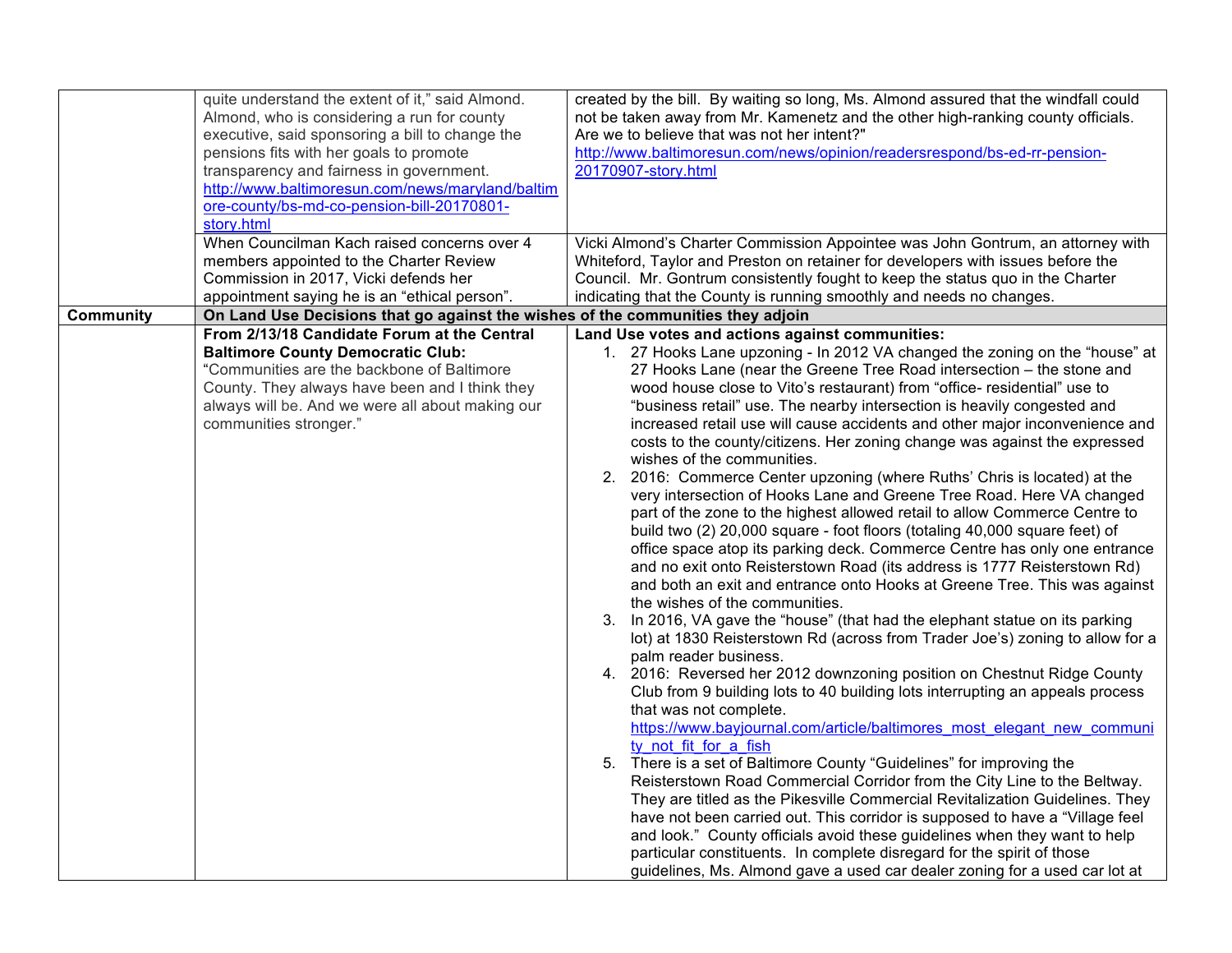| the corner of Reisterstown Road and Milford Mill Rd (Slade Ave.- next to the<br>BP gas station). VA also allowed signage at "Fields Pharmacy" which is<br>now an auto parts supply store that does not comply with the "guidelines."<br>Woodholme Country Club upzoning: This concerns a 225.57 acre parcel of<br>6.<br>land owned by the Woodholme Country Club. Councilwoman Almond put<br>this Issue in for Woodholme Country Club. She did this as a favor at the<br>Club's request after the filing period expired for the Club to file this on its<br>own. Of the 225.57 acres, 223.47 are zoned DR 1 (one dwelling unit per<br>acre). The county is recommending that roughly 40 of those acres be<br>changed to DR 3.5 (three and a half dwelling units per acre). This<br>theoretically allows 324 dwelling units instead of 225 dwelling units on the<br>parcel. Among other reasons, the additional burden on Mt. Wilson Lane<br>would be unreasonable. Ultimately, 40.94 acres were rezoned to allow 153<br>townhomes. Two-weeks later the Country Club held a fundraiser for Ms.<br>Almond and two members of the board of directors thanked Vicki for her<br>help.<br>2016 upzoning for Wawa hypermart next door to Garrison Forest school<br>7.<br>8. Extended the Community Revitalization District to a residential area before<br>completing a study of the Pikesville CRD guidelines<br>CZMP issue 2-036: 600 Reisterstown Rd: PCC filed this issue. In the 2012<br>9.<br>CZMP Councilwomen Almond granted "upzoning" to this property against<br>PCC's wishes. The zoning was changed from BL to BM (Business Major-<br>large scale commercial). This is the tall "office" building at the northwest<br>corner of Reisterstown Rd and Millford Mill Rd. It is the "tallest" building in<br>Pikesville. The owner came to the county with a plan to change the exterior,<br>and make other improvements, which, as you can see, has not been done.<br>PCC's position is that Councilwoman Almond, via the Council, should<br>change the zoning back to BL – zoning that is proper for all of the<br>commercial corridor from the beltway to the city line. We are asking Ms.<br>Almond to undo what she has done. (change was not made by VA)<br>Alan Zuckerberg wrote an op-ed about some of the land uses issues in items 1-8<br>that was published in the Baltimore Sun on 6/30/2017<br>http://www.baltimoresun.com/news/opinion/readersrespond/bs-ed-rr-developers-<br>20170630-story.html Pikesville Communities Corporation (PCC) wrote a letter on<br>8/16/16 detailing CZMP issues in Vicki's district and their position on each issue.<br>The letter can be found here: http://pikesvillecc.org/CZMP2016/CZMP-letter-may-<br>2016.pdf<br>10. Towson Station PUD - voted to begin review process in 12/2016 claiming |
|--------------------------------------------------------------------------------------------------------------------------------------------------------------------------------------------------------------------------------------------------------------------------------------------------------------------------------------------------------------------------------------------------------------------------------------------------------------------------------------------------------------------------------------------------------------------------------------------------------------------------------------------------------------------------------------------------------------------------------------------------------------------------------------------------------------------------------------------------------------------------------------------------------------------------------------------------------------------------------------------------------------------------------------------------------------------------------------------------------------------------------------------------------------------------------------------------------------------------------------------------------------------------------------------------------------------------------------------------------------------------------------------------------------------------------------------------------------------------------------------------------------------------------------------------------------------------------------------------------------------------------------------------------------------------------------------------------------------------------------------------------------------------------------------------------------------------------------------------------------------------------------------------------------------------------------------------------------------------------------------------------------------------------------------------------------------------------------------------------------------------------------------------------------------------------------------------------------------------------------------------------------------------------------------------------------------------------------------------------------------------------------------------------------------------------------------------------------------------------------------------------------------------------------------------------------------------------------------------------------------------------------------------------------------------------------------------------------------------------------------------------------------------------------------------------------------------------------------------|
|                                                                                                                                                                                                                                                                                                                                                                                                                                                                                                                                                                                                                                                                                                                                                                                                                                                                                                                                                                                                                                                                                                                                                                                                                                                                                                                                                                                                                                                                                                                                                                                                                                                                                                                                                                                                                                                                                                                                                                                                                                                                                                                                                                                                                                                                                                                                                                                                                                                                                                                                                                                                                                                                                                                                                                                                                                                  |
|                                                                                                                                                                                                                                                                                                                                                                                                                                                                                                                                                                                                                                                                                                                                                                                                                                                                                                                                                                                                                                                                                                                                                                                                                                                                                                                                                                                                                                                                                                                                                                                                                                                                                                                                                                                                                                                                                                                                                                                                                                                                                                                                                                                                                                                                                                                                                                                                                                                                                                                                                                                                                                                                                                                                                                                                                                                  |
|                                                                                                                                                                                                                                                                                                                                                                                                                                                                                                                                                                                                                                                                                                                                                                                                                                                                                                                                                                                                                                                                                                                                                                                                                                                                                                                                                                                                                                                                                                                                                                                                                                                                                                                                                                                                                                                                                                                                                                                                                                                                                                                                                                                                                                                                                                                                                                                                                                                                                                                                                                                                                                                                                                                                                                                                                                                  |
|                                                                                                                                                                                                                                                                                                                                                                                                                                                                                                                                                                                                                                                                                                                                                                                                                                                                                                                                                                                                                                                                                                                                                                                                                                                                                                                                                                                                                                                                                                                                                                                                                                                                                                                                                                                                                                                                                                                                                                                                                                                                                                                                                                                                                                                                                                                                                                                                                                                                                                                                                                                                                                                                                                                                                                                                                                                  |
| councilmanic courtesy then voted to table Resolution to remove gas                                                                                                                                                                                                                                                                                                                                                                                                                                                                                                                                                                                                                                                                                                                                                                                                                                                                                                                                                                                                                                                                                                                                                                                                                                                                                                                                                                                                                                                                                                                                                                                                                                                                                                                                                                                                                                                                                                                                                                                                                                                                                                                                                                                                                                                                                                                                                                                                                                                                                                                                                                                                                                                                                                                                                                               |
| breaking councilmanic courtesy to allow a "negotiation" process with the                                                                                                                                                                                                                                                                                                                                                                                                                                                                                                                                                                                                                                                                                                                                                                                                                                                                                                                                                                                                                                                                                                                                                                                                                                                                                                                                                                                                                                                                                                                                                                                                                                                                                                                                                                                                                                                                                                                                                                                                                                                                                                                                                                                                                                                                                                                                                                                                                                                                                                                                                                                                                                                                                                                                                                         |
| developer. The community was in a terrible bargaining position with the                                                                                                                                                                                                                                                                                                                                                                                                                                                                                                                                                                                                                                                                                                                                                                                                                                                                                                                                                                                                                                                                                                                                                                                                                                                                                                                                                                                                                                                                                                                                                                                                                                                                                                                                                                                                                                                                                                                                                                                                                                                                                                                                                                                                                                                                                                                                                                                                                                                                                                                                                                                                                                                                                                                                                                          |
| developer due to an unknown contract extension executed prior to                                                                                                                                                                                                                                                                                                                                                                                                                                                                                                                                                                                                                                                                                                                                                                                                                                                                                                                                                                                                                                                                                                                                                                                                                                                                                                                                                                                                                                                                                                                                                                                                                                                                                                                                                                                                                                                                                                                                                                                                                                                                                                                                                                                                                                                                                                                                                                                                                                                                                                                                                                                                                                                                                                                                                                                 |
| commencement of negotiations. Vicki's final vote opposing the amended<br>contract with CVP came safely after 4 "yes" votes already guaranteed the                                                                                                                                                                                                                                                                                                                                                                                                                                                                                                                                                                                                                                                                                                                                                                                                                                                                                                                                                                                                                                                                                                                                                                                                                                                                                                                                                                                                                                                                                                                                                                                                                                                                                                                                                                                                                                                                                                                                                                                                                                                                                                                                                                                                                                                                                                                                                                                                                                                                                                                                                                                                                                                                                                |
|                                                                                                                                                                                                                                                                                                                                                                                                                                                                                                                                                                                                                                                                                                                                                                                                                                                                                                                                                                                                                                                                                                                                                                                                                                                                                                                                                                                                                                                                                                                                                                                                                                                                                                                                                                                                                                                                                                                                                                                                                                                                                                                                                                                                                                                                                                                                                                                                                                                                                                                                                                                                                                                                                                                                                                                                                                                  |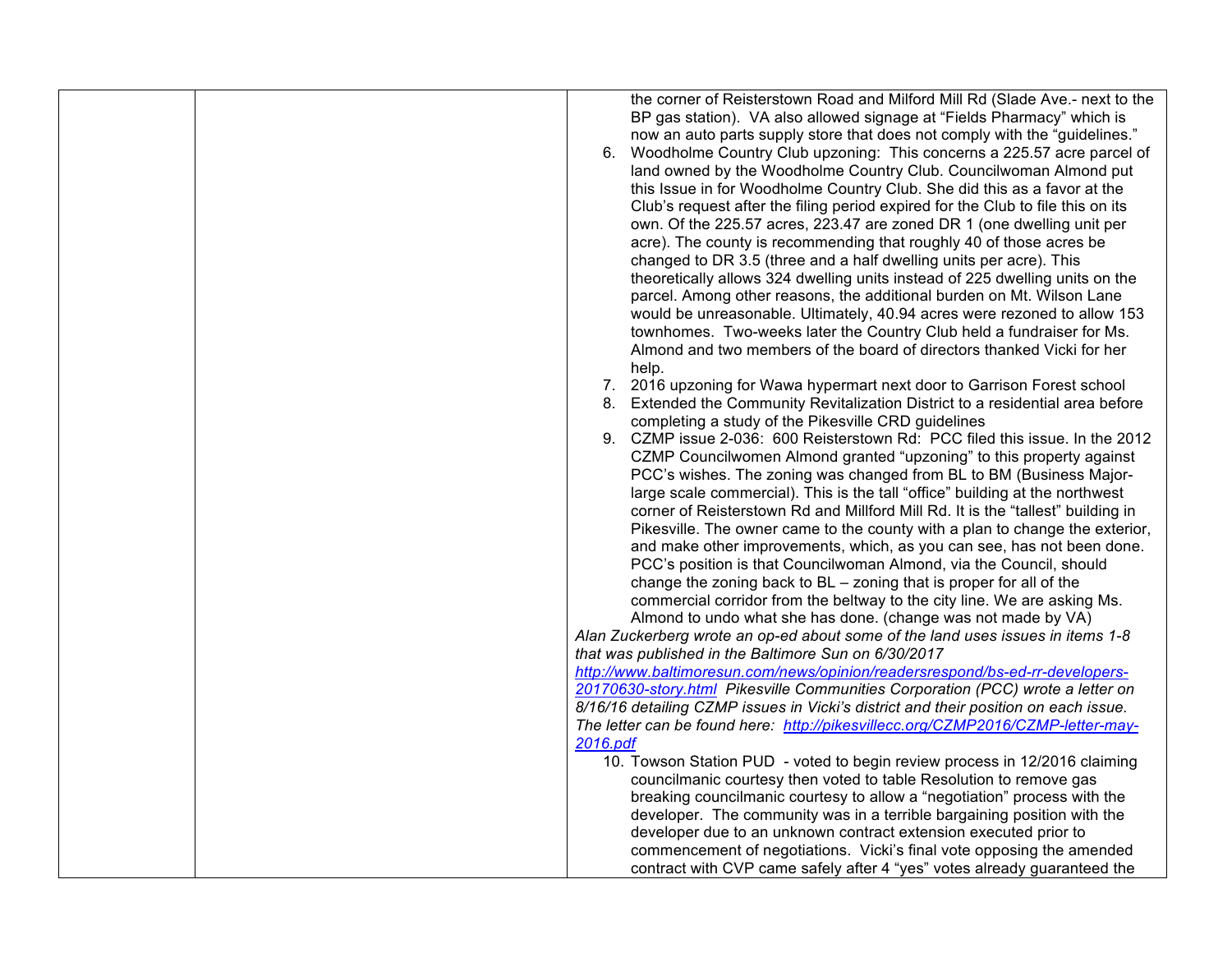|                                                                                                                                                                                                                                                                                                                                                                                                                                              | developer would get what they wanted. She made no statements about why<br>she voted against the contract amendment. Citizens raised many concerns<br>about the deceptive valuation of the tax credit granted to the developer and<br>the lack of protections for the County in the amended contract.<br>11. Bare Hills/Village of Lake Roland - six stories, 150 apartments, 50,000SF<br>retail, 4 story parking garage. The PUD was withdrawn after a<br>neighborhood association negotiated a covenant agreement, but many in<br>the community and nearby felt the negotiations did not represent them.<br>Baltimore Sun article 7/11/17 VA says, ""I have been listening to both sides,<br>and I really asked everyone to take a step back and kind of regroup,"<br>Almond said. "It's a matter of coming to some kind of compromise where we<br>can have a good development with community support."                                                                                                                                                                                                                                                                                                                                                                                                                                                                                           |
|----------------------------------------------------------------------------------------------------------------------------------------------------------------------------------------------------------------------------------------------------------------------------------------------------------------------------------------------------------------------------------------------------------------------------------------------|----------------------------------------------------------------------------------------------------------------------------------------------------------------------------------------------------------------------------------------------------------------------------------------------------------------------------------------------------------------------------------------------------------------------------------------------------------------------------------------------------------------------------------------------------------------------------------------------------------------------------------------------------------------------------------------------------------------------------------------------------------------------------------------------------------------------------------------------------------------------------------------------------------------------------------------------------------------------------------------------------------------------------------------------------------------------------------------------------------------------------------------------------------------------------------------------------------------------------------------------------------------------------------------------------------------------------------------------------------------------------------------------------|
| <b>On Schools</b>                                                                                                                                                                                                                                                                                                                                                                                                                            |                                                                                                                                                                                                                                                                                                                                                                                                                                                                                                                                                                                                                                                                                                                                                                                                                                                                                                                                                                                                                                                                                                                                                                                                                                                                                                                                                                                                    |
| From her website: Vicki voted to approve record<br>County education spending for Baltimore County<br>Public Schools and advocated for 100% of                                                                                                                                                                                                                                                                                                | Great Schools is one of the three legs of Vicki's platform. However, she sent letter<br>to KK denying planning money for a new Dulaney High School after sending<br>congratulations to DHS a few months prior after funding was announced.                                                                                                                                                                                                                                                                                                                                                                                                                                                                                                                                                                                                                                                                                                                                                                                                                                                                                                                                                                                                                                                                                                                                                         |
| Northwest area schools to have air conditioning.<br>She championed a Community Eligibility Pilot<br>Program (CEP) in Baltimore County Public<br>Schools, which provides impoverished children<br>breakfast and lunch at school-improving behavior,<br>attendance and ability to learn. Vicki will fight to<br>expand opportunity and reduce poverty by<br>expanding Pre-K and putting CEP in every<br>Baltimore County School that needs it. | At the 2/13/18 BCCDC Forum Vicki made a variety of contradictory statements<br>defending the letter including: "I'm not supporting either one of them (THS or DHS)<br>because I think we need to take a step back." "I want us to put this all on the table<br>and figure out how we're going to get you your new school, but we've got to put the<br>brakes on for now. It can't just happen. And I'm sorry but the present administration,<br>they don't have any idea how they are going to pay for it. They're going to put planning<br>money in this year's budget and in 2019 they're going to walk away and go, 'Oh well.'"<br>"I know you need a new high school." "Let's not wait until 2019. Let's figure out<br>how we're going to do this: can we get more bond money? Can we get more<br>money from the state? Can we borrow more money? Let's figure out what we can<br>do to solve this problem. Not just let it wait another five years or ten years because<br>that's not the way to do it. But we have to figure out the proper way to do it. And<br>we're going to have to borrow more money and if we have to do that, I say do it.<br>Let's just get this done. Let's build Dulaney. Let's build Towson. Let's take care of<br>the other schools that we've got to take care of and bit the bullet because<br>otherwise this is going to continue forever and ever and ever." |
| <b>On Historic Preservation</b>                                                                                                                                                                                                                                                                                                                                                                                                              |                                                                                                                                                                                                                                                                                                                                                                                                                                                                                                                                                                                                                                                                                                                                                                                                                                                                                                                                                                                                                                                                                                                                                                                                                                                                                                                                                                                                    |
|                                                                                                                                                                                                                                                                                                                                                                                                                                              | Voted to deny landmark status to Woodbrook Cottage against he County Historian<br>and LPC recommendation https://www.facebook.com/savethewoodbrookcottage/                                                                                                                                                                                                                                                                                                                                                                                                                                                                                                                                                                                                                                                                                                                                                                                                                                                                                                                                                                                                                                                                                                                                                                                                                                         |
| On legislation regulating Hyper-Marts                                                                                                                                                                                                                                                                                                                                                                                                        |                                                                                                                                                                                                                                                                                                                                                                                                                                                                                                                                                                                                                                                                                                                                                                                                                                                                                                                                                                                                                                                                                                                                                                                                                                                                                                                                                                                                    |
|                                                                                                                                                                                                                                                                                                                                                                                                                                              | Bill 87-16 Convenience Stores: sponsored by Marks, Quirk, Almond and Jones:                                                                                                                                                                                                                                                                                                                                                                                                                                                                                                                                                                                                                                                                                                                                                                                                                                                                                                                                                                                                                                                                                                                                                                                                                                                                                                                        |
|                                                                                                                                                                                                                                                                                                                                                                                                                                              | This bill was written to accommodate the advent of Hypermarkets - high volume                                                                                                                                                                                                                                                                                                                                                                                                                                                                                                                                                                                                                                                                                                                                                                                                                                                                                                                                                                                                                                                                                                                                                                                                                                                                                                                      |
|                                                                                                                                                                                                                                                                                                                                                                                                                                              | gas/convenience stores. There is nothing in the nature of Hypermarkets that would                                                                                                                                                                                                                                                                                                                                                                                                                                                                                                                                                                                                                                                                                                                                                                                                                                                                                                                                                                                                                                                                                                                                                                                                                                                                                                                  |
|                                                                                                                                                                                                                                                                                                                                                                                                                                              | require or advise a weakening of current zoning to allow them to be located adjacent                                                                                                                                                                                                                                                                                                                                                                                                                                                                                                                                                                                                                                                                                                                                                                                                                                                                                                                                                                                                                                                                                                                                                                                                                                                                                                               |
|                                                                                                                                                                                                                                                                                                                                                                                                                                              | to residential properties. But this is what the legislation does. Where before, a fuel                                                                                                                                                                                                                                                                                                                                                                                                                                                                                                                                                                                                                                                                                                                                                                                                                                                                                                                                                                                                                                                                                                                                                                                                                                                                                                             |
|                                                                                                                                                                                                                                                                                                                                                                                                                                              | service station was permitted provided that no part of the lot was within 100 feet of a                                                                                                                                                                                                                                                                                                                                                                                                                                                                                                                                                                                                                                                                                                                                                                                                                                                                                                                                                                                                                                                                                                                                                                                                                                                                                                            |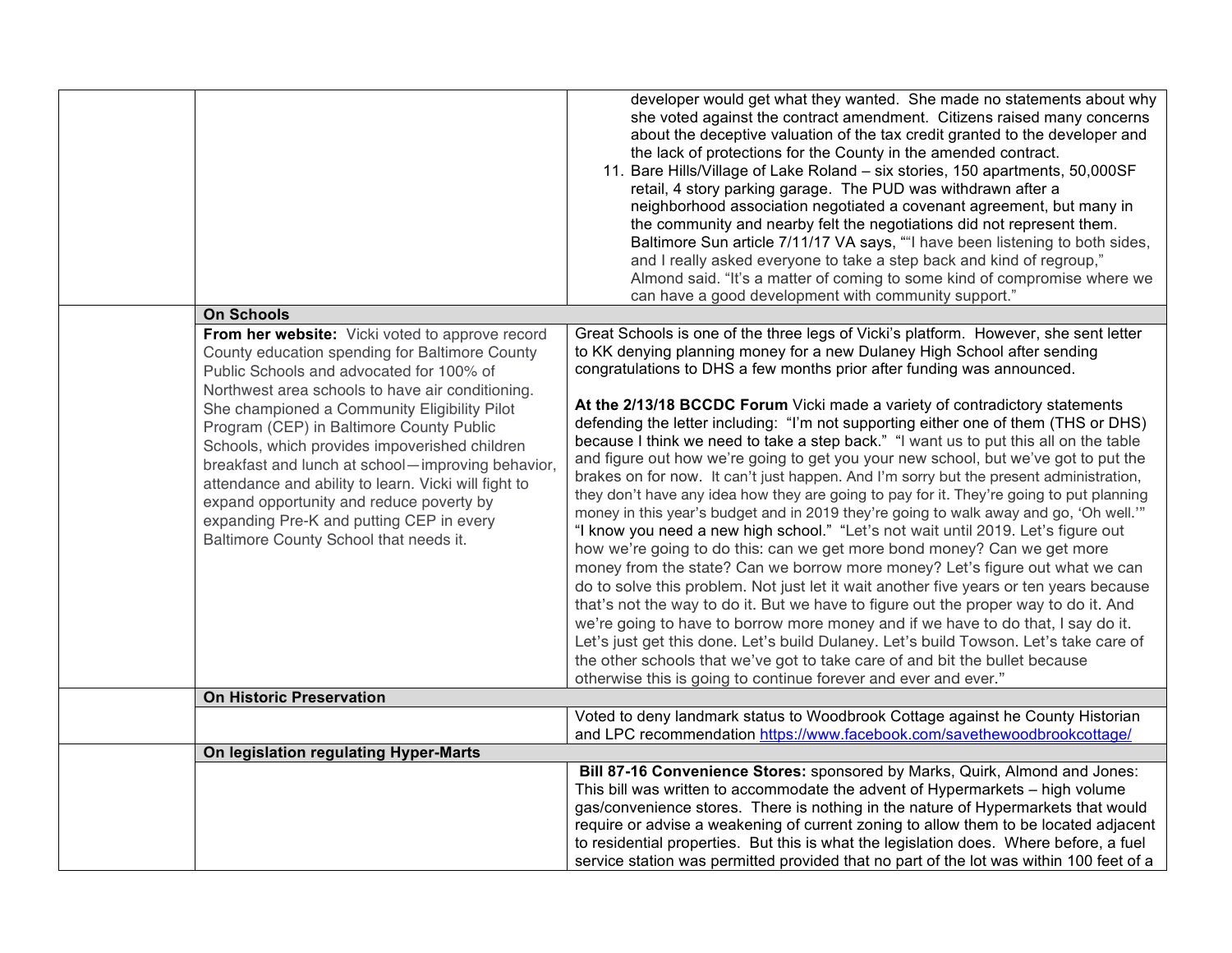| <b>Equity and</b>  | On Open Space Waiver Fees                                                                                                                                                                                                                                                                                                                                                                                                                                                                                                                                                                                     | residentially zoned property, the new legislation states that the fuel servicing spaces<br>cannot be within 100 feet of a residential property. Because high volume gas<br>stations are shown to have an increased negative impact on air quality, GTA would<br>expect this land use to be kept farther from residences, not closer. This change can<br>only be in the interest of developers such as Royal Farms and Wawa and to the<br>detriment of homeowners. Instead of regressive legislation, this bill could have been<br>written to protect vulnerable populations from the negative impact on air quality<br>documented at high volume fueling stations such as schools, parks, elderly housing<br>and hospitals. All over Baltimore County, communities are fighting encroachment<br>from these Hypermarts on their homes, schools and parks. This bill paved the way<br>for them to proceed.                                                                                                                                                                                                                                                                                                                                                                                                                                                                                                                                                                                                                                                                                                                                                                                                                                                                                                                                                                                                                                                                                                                                         |
|--------------------|---------------------------------------------------------------------------------------------------------------------------------------------------------------------------------------------------------------------------------------------------------------------------------------------------------------------------------------------------------------------------------------------------------------------------------------------------------------------------------------------------------------------------------------------------------------------------------------------------------------|--------------------------------------------------------------------------------------------------------------------------------------------------------------------------------------------------------------------------------------------------------------------------------------------------------------------------------------------------------------------------------------------------------------------------------------------------------------------------------------------------------------------------------------------------------------------------------------------------------------------------------------------------------------------------------------------------------------------------------------------------------------------------------------------------------------------------------------------------------------------------------------------------------------------------------------------------------------------------------------------------------------------------------------------------------------------------------------------------------------------------------------------------------------------------------------------------------------------------------------------------------------------------------------------------------------------------------------------------------------------------------------------------------------------------------------------------------------------------------------------------------------------------------------------------------------------------------------------------------------------------------------------------------------------------------------------------------------------------------------------------------------------------------------------------------------------------------------------------------------------------------------------------------------------------------------------------------------------------------------------------------------------------------------------------|
| <b>Environment</b> |                                                                                                                                                                                                                                                                                                                                                                                                                                                                                                                                                                                                               |                                                                                                                                                                                                                                                                                                                                                                                                                                                                                                                                                                                                                                                                                                                                                                                                                                                                                                                                                                                                                                                                                                                                                                                                                                                                                                                                                                                                                                                                                                                                                                                                                                                                                                                                                                                                                                                                                                                                                                                                                                                  |
|                    | From her 3/19/18 interview on WYPR's Midday:<br>"I'm very committed to balance as far as our growth<br>goes, whether it's commercial, whether it's<br>residential, whatever it may be. It has to be balanced.<br>Do we need more green space, absolutely we do.<br>And we can do that. I think it's a matter of holding<br>people accountable when we are building, when we<br>are developing. Let's put these amenities into the<br>plan. And really let's make a seriousthat we want<br>green space; we want walking paths; we want bike<br>paths; and we need to make make that a part of the<br>project." | Bill 73-16 Open Space and subsequent amendments in Bill 83-16:<br>NeighborSpace has been advocating for reforms to the Local Open Space manual<br>for years. They were completely blindsided by the giveaway to developers that<br>appeared in a bill introduced by Vicki Almond and David Marks that also happened<br>to address their concerns. Through this legislation, developers that do not<br>provide the required amount of local open space in their developments can<br>reduce their fees by deducting 60% of the cost of private amenities and 100%<br>of public amenities that they provide from their fee. For instance:<br>the entire costs of benches they install along the sidewalks can be<br>deducted from their fees.<br>60% of the pool they provide for use by the tenants of their apartment can<br>be reduced as well.<br>While this bill has some improvements to previous Local Open Space requirements,<br>it is clear that developers will use this legislation to avoid most, if not their entire<br>obligation to pay a waiver fee for portions of the LOS requirement they cannot<br>accommodate on their development sites.<br>The cost of providing market driven private amenities should never be<br>deducted from open space fees as private amenities do not benefit the<br>general public.<br>Any intent of this bill to incentivize developers to provide on or off-site public<br>LOS is undermined by the ability to pay a reduced fee. Developers will pay<br>fees rather than perform the service when given the option.<br>One of the few concessions made to the GTA in Bill 73-16 required LOS<br>design, layout and cost estimates at the concept plan stage. Bill 83-16<br>sponsored only by Councilwoman Almond delays submission and public<br>review of this information until the development plan submission. This is a<br>theme with development interests: delay review until later phases<br>minimizing public input and so that changes and redesign will be deemed<br>too burdensome. |
|                    | On Governor O'Malley's Stormwater Remediation Fees                                                                                                                                                                                                                                                                                                                                                                                                                                                                                                                                                            |                                                                                                                                                                                                                                                                                                                                                                                                                                                                                                                                                                                                                                                                                                                                                                                                                                                                                                                                                                                                                                                                                                                                                                                                                                                                                                                                                                                                                                                                                                                                                                                                                                                                                                                                                                                                                                                                                                                                                                                                                                                  |
|                    | From her 3/19/18 interview on WYPR's Midday:                                                                                                                                                                                                                                                                                                                                                                                                                                                                                                                                                                  | The County Council along with Vicki Almond repealed the storm water tax in 2016,                                                                                                                                                                                                                                                                                                                                                                                                                                                                                                                                                                                                                                                                                                                                                                                                                                                                                                                                                                                                                                                                                                                                                                                                                                                                                                                                                                                                                                                                                                                                                                                                                                                                                                                                                                                                                                                                                                                                                                 |